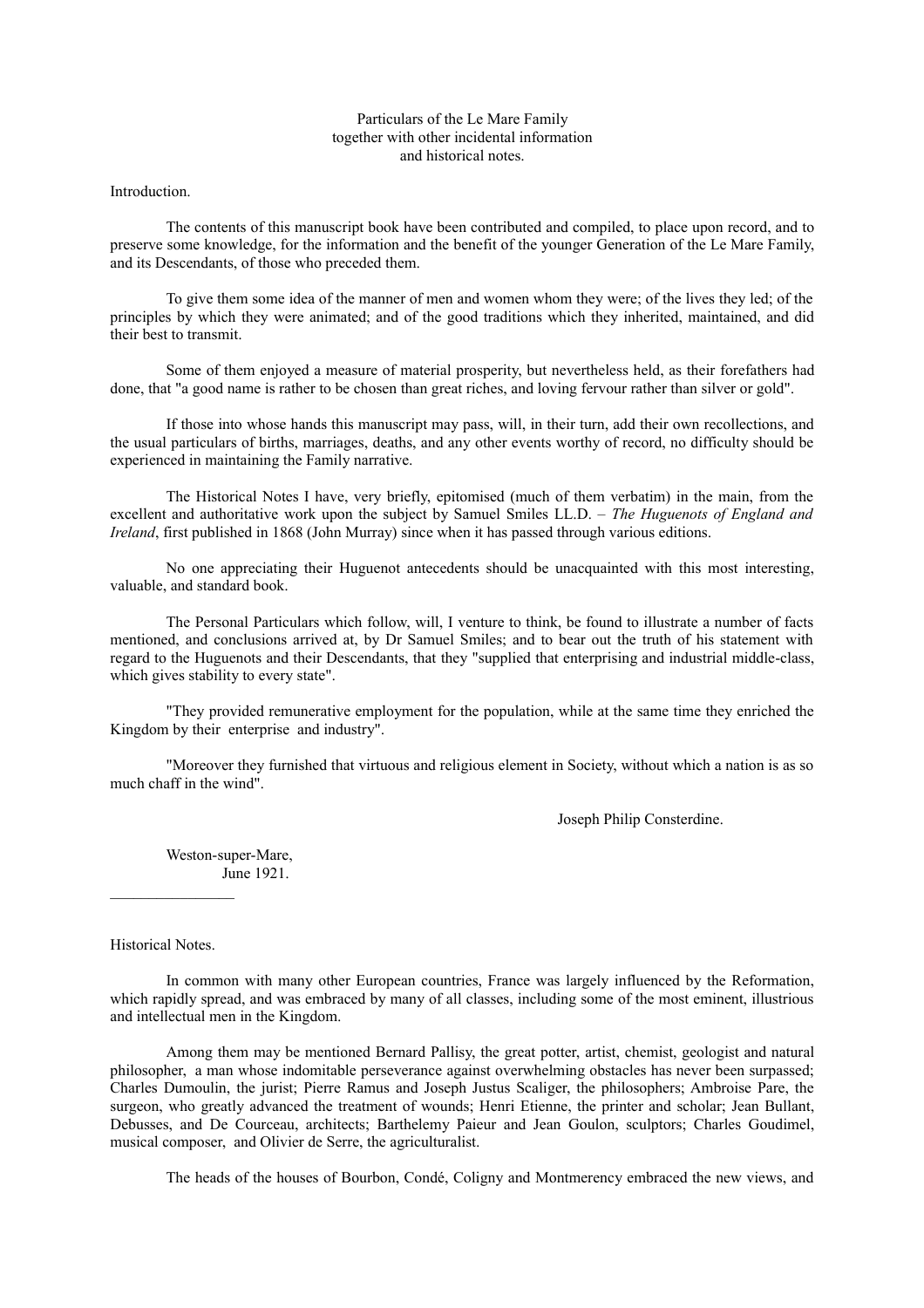by the middle of the Sixteenth Century, the Huguenots, as the French Protestants came to be called, formed a powerful and influential section of the body-politic, and included a large number of agricultural, landed, industrial, professional and learned classes.

Fierce and constant persecution did not check the spread of Reformed Religion, but rather extended it; though its history in France was characterised by this, with brief intervals; by disabilities of all kinds, by strife, war, turmoil, intrigue and constant tragedy; during which the Huguenots held to their faith with utmost tenacity and recommended it by many virtues.

Some idea of their numbers many be formed by the reply of Admiral Gaspard de Coligny to Queen Catherine de Medici in 1562, that he could, in the event of need, place at the service of the King 400,000 men able to bear arms, without taking into account secret followers; and that they had 2050 churches.

The vicissitudes which attended the Huguenot cause, and the bitter persecution of Church, Estate and populace to which they were subjected, culminated in the Massacre of St. Bartholomew, 24th August 1572, by which an attempt was made to exterminate them throughout France, and which resulted in the destruction of probably from 70,000 to 100,000 persons of every class and age.

This hideous crime was commemorated in Rome by salvoes of artillery, public rejoicings, te Deums, processions, medals, and a fresco in the Vatican.

Throughout the Protestant states of Europe it caused a thrill of horror, and the reception of la Mothe Fénélon, the French Ambassador, by Queen Elizabeth and her court, dressed in the deepest mourning, well expressed her opinion and that of her subjects, upon the foul deed.

The Ambassador confessed, in the bitterness of his heart, that upon this occasion, he blushed to bear the name of Frenchman.

One effect of the massacre was to encourage a large emigration of Huguenots abroad, many of whom took refuge in England, where they received a cordial welcome, the protection of the Queen, who encouraged her subjects to do the same, and granted them privileges and easements.

Archbishop Parker in 1563 wrote to a friend - speaking of earlier refugees - "that they were as godly on the Sabbath days, as they were industrious on the weekdays".

"The foreign manufacturers" says Hasted "chose their situations with great judgement, distributing themselves, with the Queen's licence, throughout England, so as not to interfere too much with one another".

As at Norwich, the general result was abundant employment, remunerative trade, cheap food, and great prosperity; Bishop Parkhurst declaring that "these blessings from God had opened by reason of the Godly exiles, who were so kindly harboured there".

The industries thus introduced are too numerous to mention in detail, but wherever the refugees took up their abode they acted as so many missionaries of skilled work, exhibiting the best practical examples of diligence, industry and thrift, and teaching the people amongst whom they settled, in the most effective manner, the beginning of those industrial arts by which they have since acquired so much distinction and wealth.

The accession of Henry of Navarre as Henry IV of France - himself a Huguenot - who, upon ascending the throne, adopted the Roman Catholic religion, that of most of the vast majority of his subjects, as a means of bringing tranquillity to the country, gave peace and rest to Protestants.

The promulgation by him in 1598 of the "Edict of Nantes", guaranteed to them comparative freedom of conscience, liberty of worship and various advantages hitherto denied to them.

The policy of Cardinal Richlieu, during the reign of Louis XIII, after suppressing the Huguenots as a political party, was mild and tolerant; but after the death of his successor Cardinal Mazarin, the bigotry of the Jesuits once more became ascendant, and the Protestants gradually suffered infringement of their liberties, and were subject to ever increasing annoyance and persecution.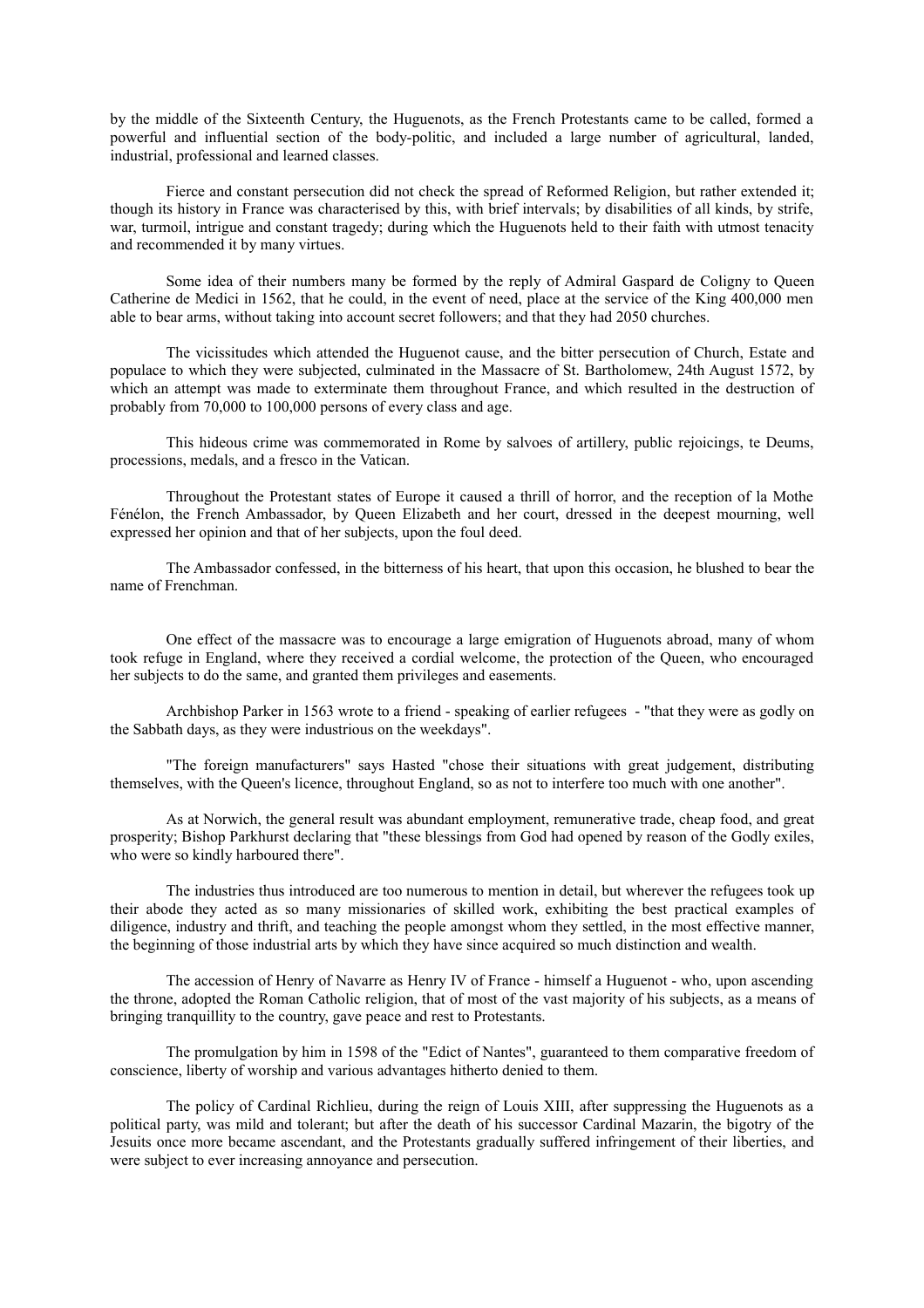This was intensified after the accession of Louis XIV, in spite of the efforts of his great minister Colbert, to mitigate its severity, and to warn the King of the injury which would result by the depression of so honest, capable and industrious a section of the community.

Excluded in a great and increasing measure from civil office, and from political appointment, the Huguenots devoted themselves for the most part, to industrial pursuits.

They were acknowledged as the best agriculturalists, wine growers, merchants and manufacturers in France. No heavier crops were grown in the kingdom than on the farms in Bearn, in the south western provinces and elsewhere.

The Huguenots of the towns were similarly industrious and enterprising. At Tours and Lyons they prosecuted the silk manufacture with great success. They made taffetas, velvets, brocades, ribbons and cloth of gold and silver, of finer quality than were produced in any other country in Europe. They established numerous other manufacturies of linen, paper, leather, hats, iron, steel, etc. in many districts of France.

Their morals were severe, and their piety was considered rigid. Their enemies called them sour and fanatical; but no one questioned their honesty and integrity. Their word was as good as their bond, and to be "as honest as a Huguenot" passed into a proverb.

This quality, so essential to the merchant who deals with persons he never sees, so characterised the business transactions of the Huguenots, that the foreign trade of the country fell almost entirely into their hands.

Although Louis XIV formally thanked his Protestant subjects, at the commencement of his reign, for the manner in which they had consistently withstood the invitation of powerful chiefs to resist the Royal Authority, the measures against them became increasingly stringent.

Every obstacle was thrown in their way of earning a livelihood; public offices were closed against them, and from the year 1666 the persecution so increased in intensity that many left the country. To prevent this an edict was issued penalising all who attempted to do so, and many severe and outrageous measures were adopted against them, such as kidnapping Protestant children, inviting them to leave their parents, forbidding Protestant services, obliging them to bury their dead by night; in short, everything from the pettiest annoyance to the most exasperating cruelty was inflicted upon them.

The Dragonades, or quartering troops upon them, was one of the worst forms which this persecution took, being made the vehicle of the grossest enormities.

Massacres took place in many parts of the country, and the lives of the unfortunate Huguenots became almost intolerable. The seal to all this infamy was set when, urged by the Jesuits, and influenced at their instigation by Madame de Maintenon, the King's morganatic wife, Louis XIV, with some reluctance, to his credit be it said, revoked the Edict of Nantes on October 22nd 1685; which had been granted eighty-seven years before, by his grandfather.

Great were the rejoicings of the Jesuits, and Rome sprang up with a shout of joy to celebrate the extirpation of heresy. The Roman Catholic clergy were almost beside themselves with delight, and medals were struck to commemorate the occasion.

The Revocation of the Edict of Nantes, one of the landmarks of Huguenot history, involved the demolition of the remaining Protestant temples throughout France; the entire proscription of the Protestant religion, and the prohibition of even private worship; the banishment of all Protestant pastors within fifteen days; the closing of all Protestant schools, the prohibition of Protestants to instruct their children in their own faith, and the obligation for them to be baptised, and brought up as Roman Catholics. The confiscation of the property of all Protestant refugees who failed to return within four months; and the penalty of the galleys for life to all men, and imprisonment for life of all women detected in the act of attempting to escape from France.

In May 1686 another edict was issued proclaiming that any captured fugitives, and those who assisted them, would be condemned to death.

Such were a few of the dastardly and inhuman provisions of the Edict of Revocation, which were rigorously put into force, and followed by others even more severe.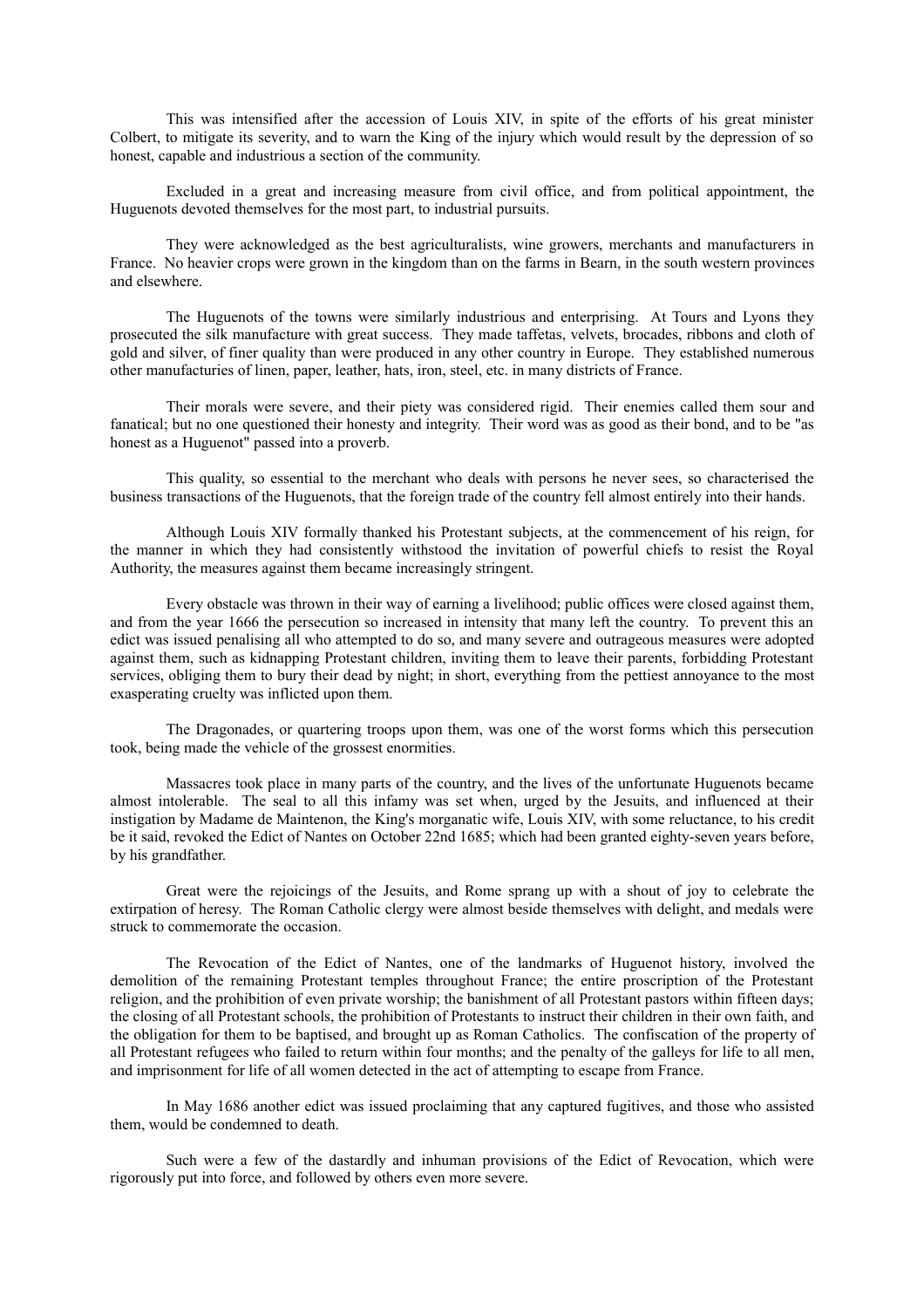The frontiers were strongly patrolled, the coast line searched by gendarmerie, and ships cruised at sea to intercept outward bound vessels.

Owners of land, such as were engaged in commerce and manufactures, were surrounded by great difficulties; yet they risked and left all, flying with the merest wreck of their fortunes, and often with nothing but their lives.

Many a tradition is still preserved in Huguenot families, of their hairbreadth escapes of their ancestors in these terrible times; and many of the adventures were thrilling in the extreme, through which the fugitives passed 'ere they reached safety in Switzerland, Germany, Holland and England.

In the guise of orange-sellers, in panniers, in wine casks (as the De Portals) until holds of the ships were fumigated with poisonous gas, to suffocate the stowaways. These and many other expedients and disguises were adopted to escape from the ruthless persecution.

"The Protestants on the seaboard" says Weiss "got away in French, English and Dutch merchant vessels, whose masters hid them under bales of goods, and heaps of coal and in empty casks".

Dr Rueben Saillens alludes to "the sufferings of those Frenchmen, who for conscience sake abandoned their country, selling their property for a mere song - to be more precise, giving a house for a horse, on which to place their little ones, paying enormous sums to the guides who undertook to pass them through the frontiers, emigration being forbidden, or spending days and nights in exposure on the channel aboard some little craft manned by oarsmen". "But what joy, mingled with sorrow, when at last they reached the friendly shore"! They had to learn a foreign speech, to get accustomed to new and, to them, strange ways of living; to find their pittance by all sorts of occupations; they who were in affluence and were looked up to by their countrymen, had now to eat the bread of exile, always so hard and bitter. But all was forgotten in the newly found privilege of worshipping God freely; of associating with their brethren without fear of molestation, and of being able to rear and train their children in their own beloved faith.

And many of them lived in the hope, which was not to be realised, of seeing France open her arms to them, bidding them return".

To exaggerate the miseries which the Huguenot refugees endured in their efforts to escape would be impossible. Only the most steadfast fortitude could have faced, and survived such an ordeal.

It can never be known, with anything approaching accuracy, how many persons fled from France during that great exodus.

Vemban, the military engineer, writing only a few years after the Revocation, said that France had lost 100,000 inhabitants, 60 millions of money, 9,000 sailors, 12,000 tried soldiers, 600 officers and the most flourishing manufactures.

Sismondi computed the total number of emigrants, at from three to four hundred thousand; and he was of opinion that an equal number perished in prison, on the scaffold, at the galleys and in their efforts to escape.

The emigration gave the death blow to several great branches of industry. Hundreds of manufactories were closed; whole villages depopulated; many large towns were became half deserted and a large extent of land went out of circulation.

At Tours, where some 40,000 persons had been employed in the silk manufacture, the number fell to a little more than 4,000; at Lyons 9,000 out of some 12,000 thus employed fled abroad.

Of 400 tanneries in Lorraine but 54 remained in 1698, and the population of Nantes was reduced from 80,000 persons to less than one half.

Fénélon thus describes France in the latter years of Louis XIV. "The cultivation of the soil is almost abandoned; the towns are becoming depopulated; all industries languish, and fail to support the labourers. France has become but a huge hospital without provisions".

Of the half million of French subjects who were driven out of France by the Revocation of the Edict of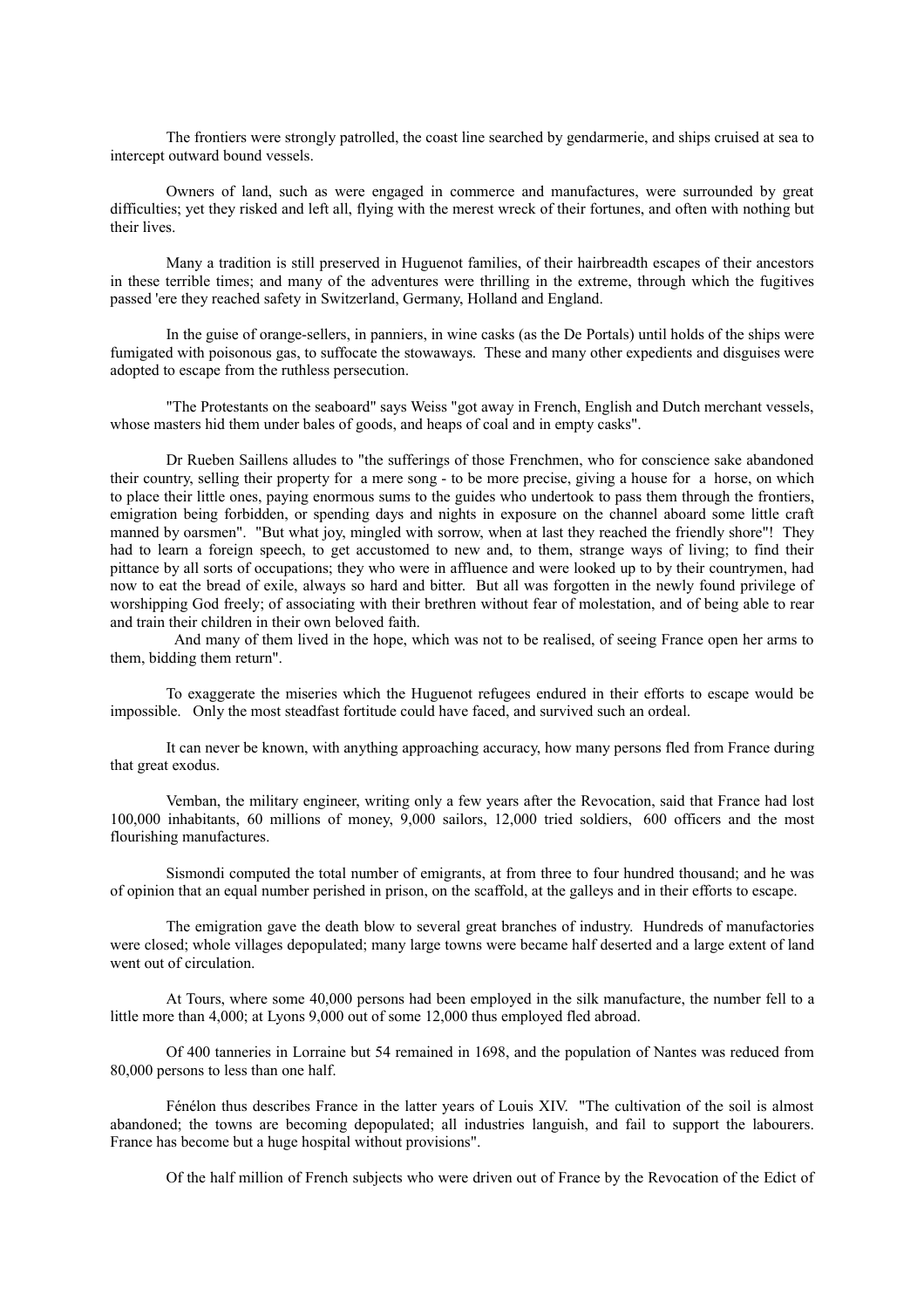Nantes, more than 120,000 are believed to have taken refuge in England. The refugees were of all ranks and conditions. The greater number were Calvinists and continued as such; others were Lutherans who conformed to the English Church; and some held their views more lightly.

Large numbers of fugitives landed on the South Coast, and everywhere received a cordial welcome.

The principal immigration was from Normandy and Brittany. The maritime population, many of whom were Protestants, actively connived at their escape.

The inhabitants received them into their dwellings and hospitably relieved their wants. This welcome the local clergy led and directed, usually placing the Parish Church at the disposal of the exiles, during part of each Sunday (as at Rye) until they could be provided with accommodation of their own.

A fund was raised to help the most necessitous, and many were thus forwarded inland to Canterbury, Norwich and other places, where they eventually formed prosperous settlements, and laid the foundations of important branches of industry.

In 1681 Charles II sanctioned a Bill granting large privileges to such refugees as should land on our shores.

Prompt steps were taken for the relief of the poorer immigrants, collections were made in the churches, public subscriptions were raised and Parliament voted considerable sums from the public purse.

An admirable system was adopted for the allocation of the funds thus provided and persons of all classes were relieved. This was very shortly rendered unnecessary through the vigorous efforts which the exiles made to help themselves. They sought about in all directions for employment, and being ingenious, intelligent and industrious, they gradually succeeded in obtaining it. They were frugal, thrifty and economical and brought with them the art of cooking, utilising many products (such as ox tails) which had hitherto been thrown away in this country.

The refugees were very helpful one of another. The Marquis de Ruvigny (afterwards Earl of Galway) kept almost open house, ever ready to place his means at the disposal of his distressed countrymen. Those who had the means of starting manufactories and workshops, employed as many as they could; and such of the men as earned wages, helped to support those who remained unemployed.

Being of foreign birth and having no claim upon the poor rates, the French artisans formed themselves into societies for mutual relief in sickness and old age. These were the first Benefit Societies established in England and originated the idea since so largely developed.

The immigrants very soon settled down to the practice of their respective callings in different parts of the country. A large proportion settled in London and several districts of the metropolis were almost entirely occupied by them. Spitalfields, Bethnal Green and Soho were the principle French quarters, where that language was spoken in the Churches and streets.

All over the country industries which hitherto the Huguenots had carried on in France were now established by them in England, to the great advantage of the kingdom.

All the manufactures connected with the fashions, such as French beavers, and calicoes; also tapestry, established at Fulham and afterwards at Exeter, were carried on by them, as well as many other industries.

But the most important branch of manufacture to which the refugees devoted themselves, and in which they achieved both fame and wealth, was the silk manufacture in all its branches. The silk fabrics of France, its satins, brocades, velvets, paduasoys - figured and plain - were celebrated throughout the world and eagerly purchased. The English government had long encouraged the silk industry in England and Elizabeth, James I and the Corporation of the City of London had all made efforts in this direction.

The artificers of Tours and Lyons, after the Revocation, brought with them the arts which had raised the manufactures of France to such a height of prosperity. They erected their looms in Spitalfields and there practised their modes of weaving, and turned out productions of such excellence as to ensure an immediate sale. To protect the English manufactures the duties on French silks were first trebled.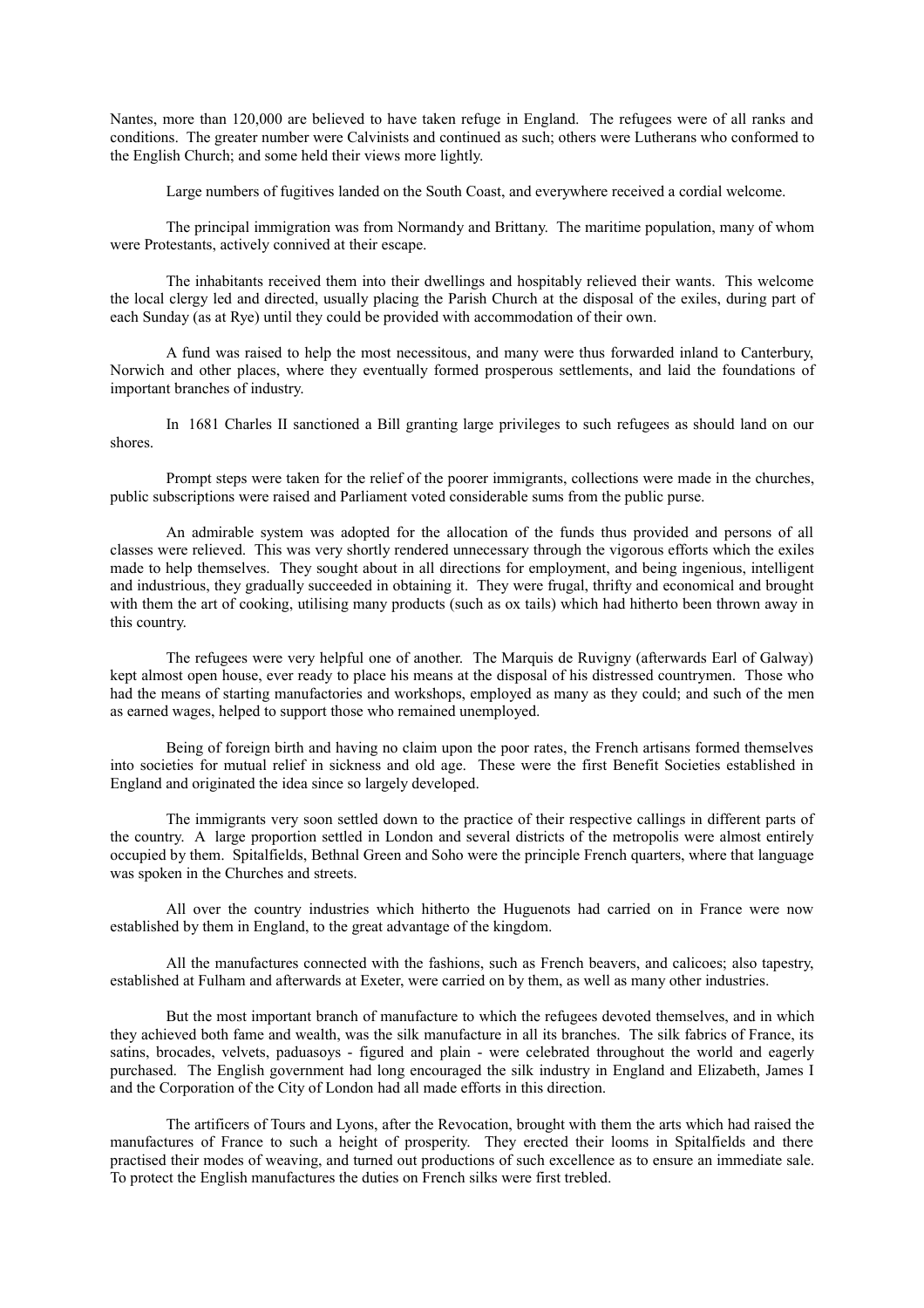In 1692 the manufacture of lustrings and á la mode silks were incorporated by Royal Charter, and all goods of a similar sort were excluded from importation.

By the end of the seventeenth century the French manufactures in England were not only able to supply the whole of the English demand but to export considerable quantities of their goods to those countries which France had formerly supplied.

In a petition presented to Parliament by the Weavers' Company in 1713 it was stated that, owing to the encouragement afforded by the Crown and by diverse acts of Legislature, the silk manufacture was twenty times greater in amount than it had been in 1664. Such, amongst others, were the effects of the settlement in London, of French refugee artisans.

Several men of considerable distinction in science and invention emanated from Huguenot settlers in Spitalfields, which long continued to be the great French quarter in London.

John Dolland was eminent in many branches of learning and in the improvement of the refracting telescope etc. Louis Paul was the original inventor of spinning rollers (subsequently revised and successfully applied by Sir Richard Arkwright), an invention which exercised an extraordinary influence upon the manufacturing system of England and of the world at large.

This invention, with that of the steam engine and the power loom, gave almost the deathblow to handloom weaving. From that time the manufactures of Spitalfields, Dublin and other places fell into comparative decay.

Many, following the current of trade, left their looms in London and migrating to Coventry, Macclesfield and Manchester and other northern manufacturing towns then rising in importance, settled there.

The stronger and more self reliant pushed out into the world; the more quiescent and feeble remained behind.

The handloom industry could not be revived.

Important settlements of Huguenot refugees were established in Ireland, at Portarlington, Waterford and other places in the south, and many in Ulster and Dublin. In the latter city the manufacture of tabinet, afterwards known as 'Irish poplin' was established, and a number of masters and workmen from Spitalfields migrated there, and largely extended the manufacture.

The French Episcopal Congregation held their services in St Mary's Chapel, granted them by the Dean and Chapter of St Patrick's Cathedral, which continued until 1816. The other two were Calvinistic congregations, and had their own chapels and burial grounds.

Many Huguenot officers, including Marshal Schomberg, and soldiers joined the forces of the English crown, and took part in the Battle of the Boyne (1690); in the Battle of Almanza (1706) in Spain and in that campaign; in the Low Countries and elsewhere, together with regiments made up of refugees, who did good service in various theatres of war.

It is beyond the scope of these notes to give an account of the Huguenots in Ireland, suffice it to say that they and their descendants in many cases rose to positions of great eminence in both church and state, in industry and commerce.

The Marquis de Ravine, Earl of Galway, the Most Reverend Power le Poer Trench, the last Protestant Archbishop of Tuam, the Most Reverend Chevenix-Trench, sometime Archbishop of Dublin, and many other ecclesiastics of the Irish Church; Crommelin, eminent in the establishment of the linen trade; James Fontaine who commenced the woollen manufacture in Cork, are but a few of the many distinguished Huguenots or their descendants, of whom Ireland may be proud.

Among the handloom weavers of Spitalfields were to be found occasional enquirers into physical science, as well as several distinguished mathematicians.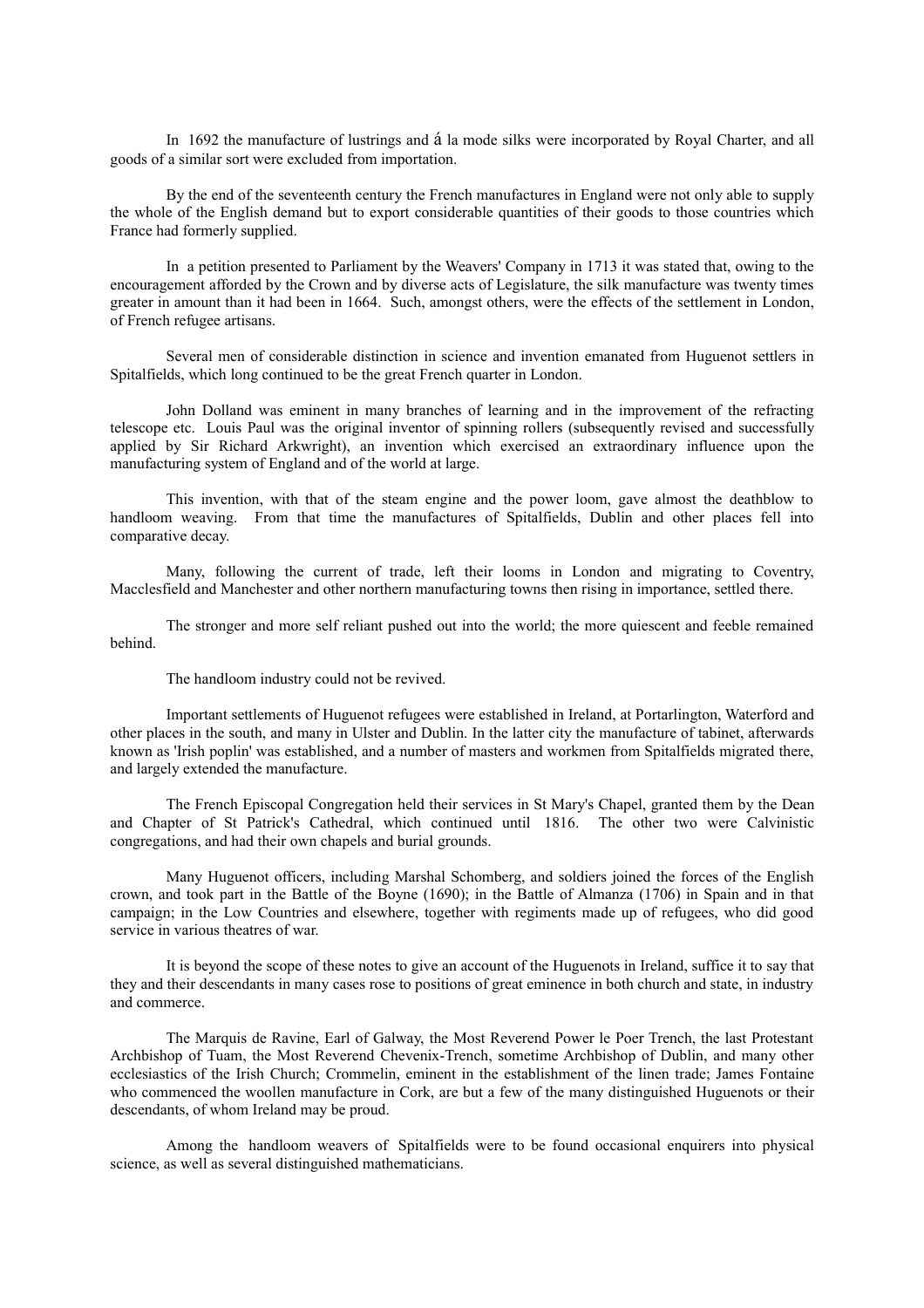The French handloom weavers were, in many respects, a superior class, though their earnings were comparatively small in amount. Their employment was sedentary and of a domestic character, the workshop being almost invariably situated over the dwelling, and approached through it. All members of the family took part in the work, which was of such a nature as not to prevent conversation; and when several looms were worked on the same floor this was generally of an intellectual nature. One of the young people was usually appointed to read to those at work; it might be a book on history, or frequently a controversial work, the refugee divines being among the most prolific authors of their time.

Nor were the sufferings of their brethren in France, in prison, and the galleys, forgotten in the dwellings of the exiles, who often spoke of them to their children, and earnestly enjoined them to keep steadfast in the Faith, for which their fathers had suffered so much.

The circumstances in which the children were brought up; their domestic training, their religious discipline and their school culture rendered them for the most part intelligent and docile, while their industry was proverbial.

The exiles indulged in simple pleasures, and were especially noted for their love of flowers. They vied with one another in the production of the finest plants and wherever they settled they usually set up a Floricultural Society to exhibit their products.

One of the first societies of the kind was that established by the exiles of Spitalfields; the Dublin Flower Club was set up by them when a body of them went over to carry on the manufacture of poplins; and others of them who settled in Manchester and in Macclesfield carried thither the same love of flowers and botany, which still characterises their descendants.

A number of churches were placed at the disposal of the Huguenot refugees in various places. Among others the Chapel in Somerset House, the Little Savoy Chapel in The Strand and Hungerford Chapel in 1687.

The Corporation of Bristol placed their beautiful Chapel of St Mark, in College Green, one of the architectural gems of the city at the disposal of the refugees in 1687, which they continued to use until 1726, when a chapel was built for their accommodation in Orchard Street. St Olave's Church, Exeter, was used for a similar purpose, most of the congregation being tapestry workers, and M. Majendie, grandfather of Dr Majendie, sometime Bishop of Chester, was one of the ministers at Exeter.

The crypt or under-croft of Canterbury Cathedral was granted the Huguenot refugees, with the sanction of Queen Elizabeth, by Archbishop Parker, where they carried on their services and taught their children.

"And still that eloquent memorial of the religious history of the middle ages survives, bearing testimony to the rancour of the persecutions abroad, the steadfastness of the foreign Protestants, and the liberal spirit of the English Church; and the free asylum which England has provided in past times for fugitives from foreign oppression and tyranny".

In the beginning of the Eighteenth Century there were no fewer than 35 French Protestant churches in London, of which eleven were in Spitalfields. The oldest was that in Threadneedle Street, and was in a measure the Cathedral of the Huguenots. Here the Consistory met at least once a week, immediately after the Revocation for a number of years, for the purpose of receiving "reconnaisances" or re-admission of those who had, from the stress of persecution, simulated adherence to the Romish Faith.

L'Eglise de l'Artillerie, Artillery Street, Bishopsgate, was founded in 1691, of which the Rev. Jacob Bordello was the minister for over fifty years, commemorating his jubilee in 1782. During that time 52 French refugee pastors in London had died.

Men of great eloquence had been pastors of the Artillery Church, including Casar Peguriev (the first one), Daniel Chamier, Pierre Rival, Joseph de la Mothe and Ezekiel Barbauld.

From a variety of causes, by the end of the eighteenth century, nearly all the French churches, as such, had disappeared; and the places of the French pastors had become occupied either by clergy of the established church or by nonconformist ministers.

The French Hospital, founded by M. de Gastigny, in 1708, to which George I granted a Charter of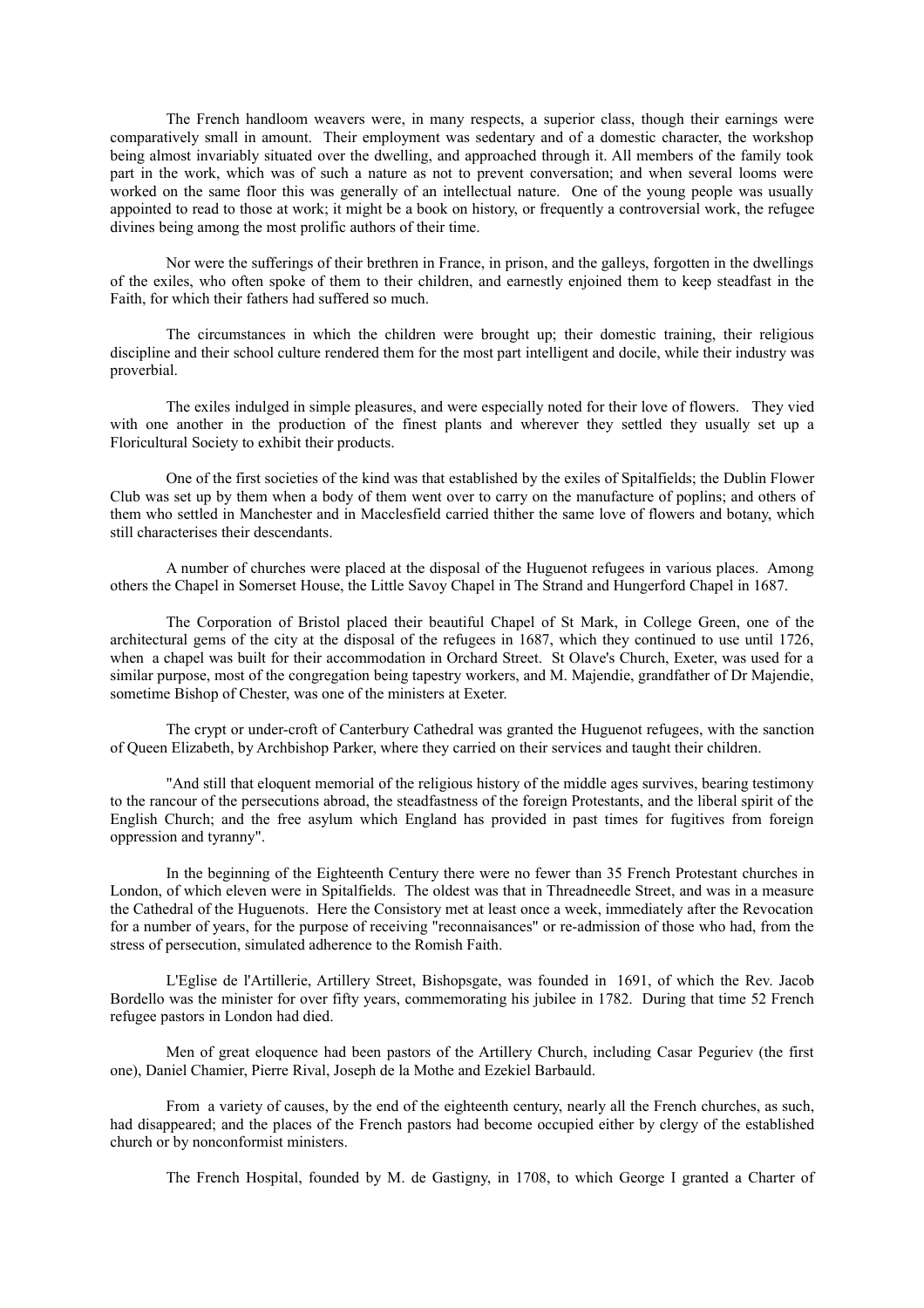Incorporation, still usefully flourishes and has had many distinguished Huguenot refugees and their descendants among its successive Governors.

Three hundred years form a long period in the life of a nation. During that time many distinctive characteristics of the original refugees must necessarily have become effaced, in the persons of their descendants. Many Huguenot names have become purposely anglicised: thus L'Oiseau became Bird; Le Jeune, Young; Duleau, Waters etc. Many names were strangely altered in their conversion from French to English: Jolifemme was freely translated to Prettyman; Momerie became Mummery; Le Coq, Lacock; D'Ath, Death; and so on. Other French names were dreadfully vulgarised: thus Condé became Cundy; Chaphuis, Shopper; De Moulin, Mullins; Huyghens, Huggins; Brasseur, Brassy; Levereau, Lever; and so forth.

It will thus be seen how numerous must be the descendants of the original refugees, who have lost all trace of their origin; and how many apparently English names are of French derivation.

In spite of these alterations and corruptions however, many families still maintain their original Huguenot French surnames, and others preserve a record of them in their female ancestry.

From the peerage to the working classes, the descendants of the refugees pervade to this day, the various ranks of English society. The sovereign himself is related to them through descent from Sophia Dorothea, grand-daughter of the Marquis D'Olbreuse, a Protestant nobleman of Poitou, who took refuge in Brandenburg, upon Revocation of the Edict of Nantes.

A number of descendants of the Huguenots have been elevated to the peerage, and many more have intermarried into it. Many have held high offices in church and state, and eminent positions in science, art, literature, commerce, manufactures, law, medicine, the army and navy, and in public service of all kinds.

To attempt a complete list of all the distinguished descendants of the Huguenot refugees, who escaped into this country at the time of the Massacre of St Bartholomew, and after the Revocation of the Edict of Nantes, the two surpassing tragedies of Huguenot history, would be out of the question. A few must suffice to indicate the variety and scope of the abilities of those thus exiled.

The Earldom of Radnor (the Bouverie family) was founded by a Huguenot refugee silk manufacturer; the peerage of Romilly has been modestly and delightfully described by the autobiography of Sir Samuel Romilly, showing the vicissitudes through which his ancestors passed upon the road to honourable fame and fortune.

The holders of the peerages of Rendlesham and Taunton were also of Huguenot descent; as also the Champion de Crespigny family, and that of the De Portals, which latter possessed the secret and the monopoly of making paper for the Bank of England notes.

In the church Dr Peroune, sometime bishop of Worcester, and Dr Chavasse, bishop of Liverpool, are two among many others. In literature we find Martineaus, Captain Maryatt, and the Rev. William Romaine; in music, Tom D'Urfey, the English song writer, and Edwin H. Lemare, esteemed the greatest living executant upon the organ of the present day; and in art, David Garrick, the actor, Sir Henry Layard, the Assyrian archaeologist, and Sir John E. Millais, former President of the Royal Academy. These are but a few of a galaxy of brilliant men, whose lives and labours have enriched the country which gave their forefathers a refuge and welcome.

And still a greater number have served the countries of their adoption by less distinguished labours, unrecorded in the annals of fame, but valuable as helping build up the thrifty, honest and industrious middle classed and to introduce habits of thrift and frugality, which are perhaps more characteristic of the French than of the English nation.

As in every sphere of life, England has reaped the reward of her toleration and kindly hospitality to the persecuted and oppressed Huguenot exiles, so in the reverse measure did the nation which drove them forth, suffer through their expulsion. Protestantism, if not stamped wholly out of existence, was at least stamped out of sight.

One thing especially strikes the intelligent reader of French history, subsequent to the Act of Revocation, and that is the almost total disappearance of great Frenchmen. There was an end for a time of